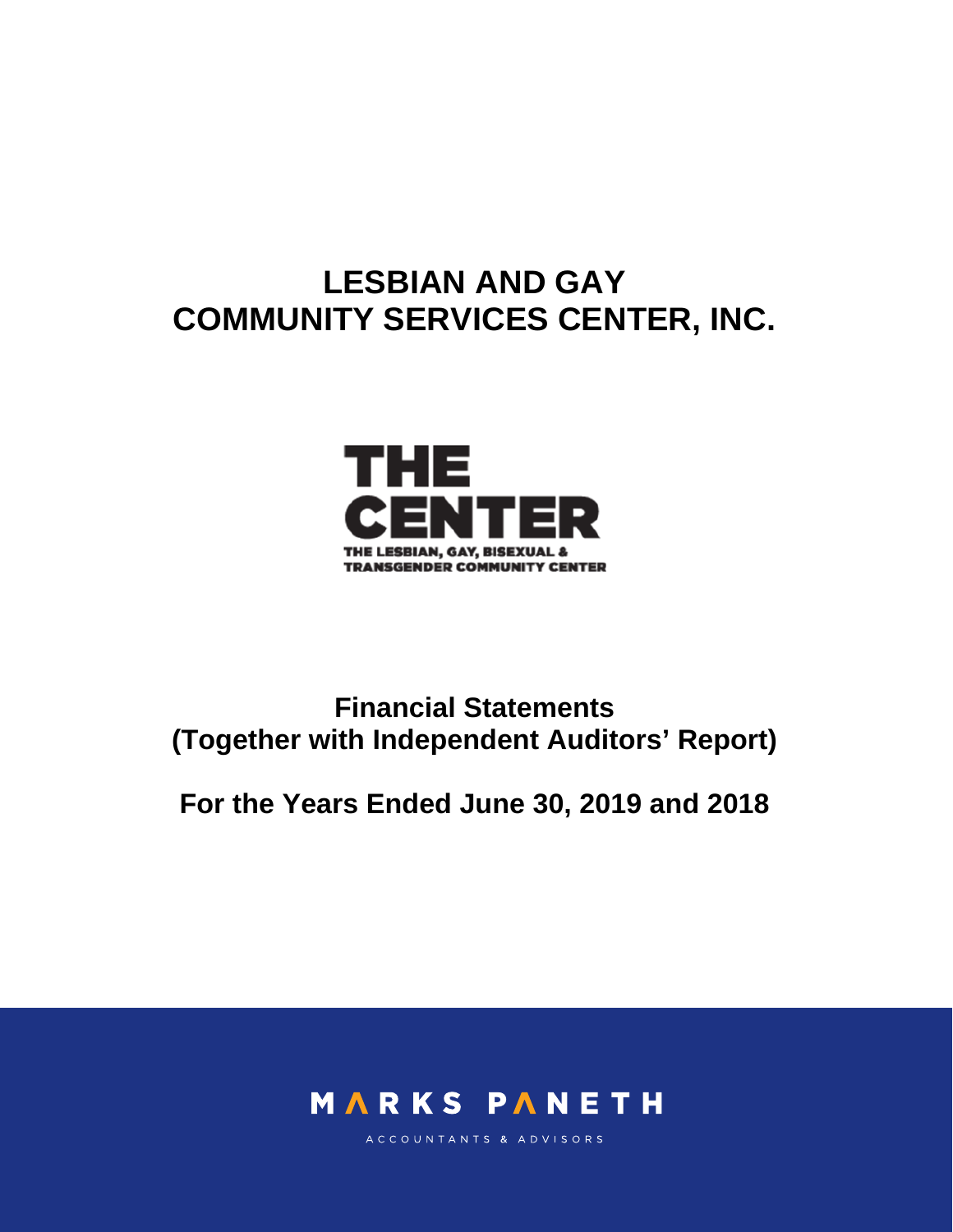# LESBIAN AND GAY COMMUNITY SERVICES CENTER, INC.

# **FINANCIAL STATEMENTS** (Together with the Independent Auditors' Report)

# FOR THE YEARS ENDED JUNE 30, 2019 AND 2018

# **CONTENTS**

# Page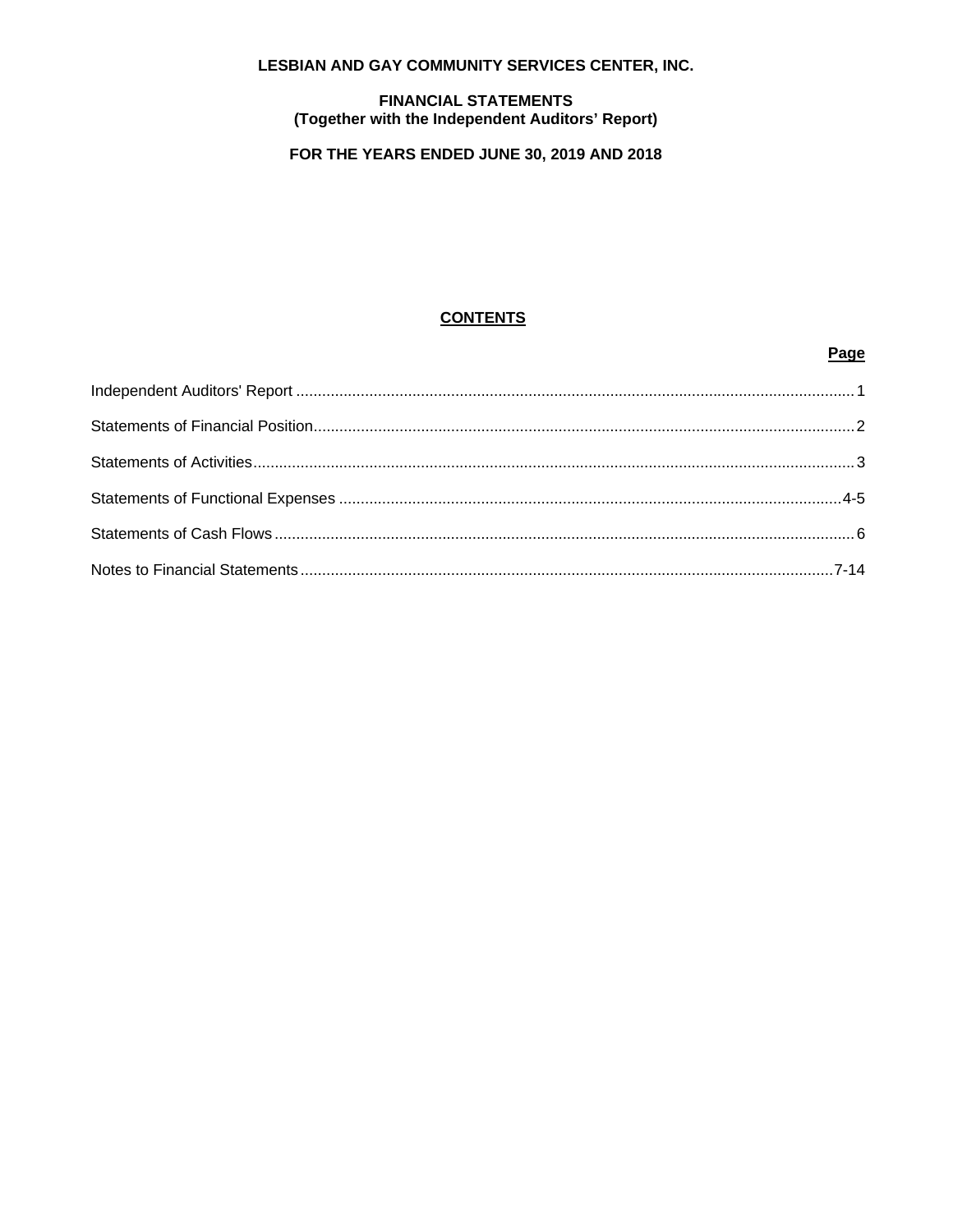# **INDEPENDENT AUDITORS' REPORT**

The Board of Directors of the Lesbian and Gay Community Services Center, Inc.

### **Report on the Financial Statements**

We have audited the accompanying financial statements of the Lesbian and Gay Community Services Center, Inc. (the "Center"), which comprise the statements of financial position as of June 30, 2019 and 2018, and the related statements of activities, functional expenses and cash flows for the years then ended, and the related notes to the financial statements.

# *Management's Responsibility for the Financial Statements*

Management is responsible for the preparation and fair presentation of these financial statements in accordance with accounting principles generally accepted in the United States of America; this includes the design, implementation, and maintenance of internal control relevant to the preparation and fair presentation of financial statements that are free of material misstatement, whether due to fraud or error.

# *Auditor's Responsibility*

Our responsibility is to express an opinion on these financial statements based on our audits. We conducted our audits in accordance with auditing standards generally accepted in the United States of America. Those standards require that we plan and perform the audit to obtain reasonable assurance about whether the financial statements are free from material misstatement.

An audit involves performing procedures to obtain evidence about the amounts and disclosures in the financial statements. The procedures selected depend on the auditor's judgment, including the assessment of the risks of material misstatement of the financial statements, whether due to fraud or error. In making those risk assessments, the auditor considers internal control relevant to the entity's preparation and fair presentation of the financial statements in order to design audit procedures that are appropriate in the circumstances, but not for the purpose of expressing an opinion on the effectiveness of the entity's internal control. Accordingly, we express no such opinion. An audit also includes evaluating the appropriateness of accounting principles used and the reasonableness of significant accounting estimates made by management, as well as evaluating the overall presentation of the financial statements.

We believe that the audit evidence we have obtained is sufficient and appropriate to provide a basis for our audit opinion.

#### *Opinion*

In our opinion, the financial statements referred to above present fairly, in all material respects, the financial position of the Center as of June 30, 2019 and 2018, and the changes in its net assets and its cash flows for the years then ended in accordance with accounting principles generally accepted in the United States of America.

#### *Emphasis of Matter*

As discussed in Note 2 to the financial statements, during the year ended June 30, 2019, the Center adopted Accounting Standards Update 2016-14, "Not-for-Profit Entities." Our opinion is not modified with respect to this matter

Marks Paneth LLP

New York, NY October 21, 2019

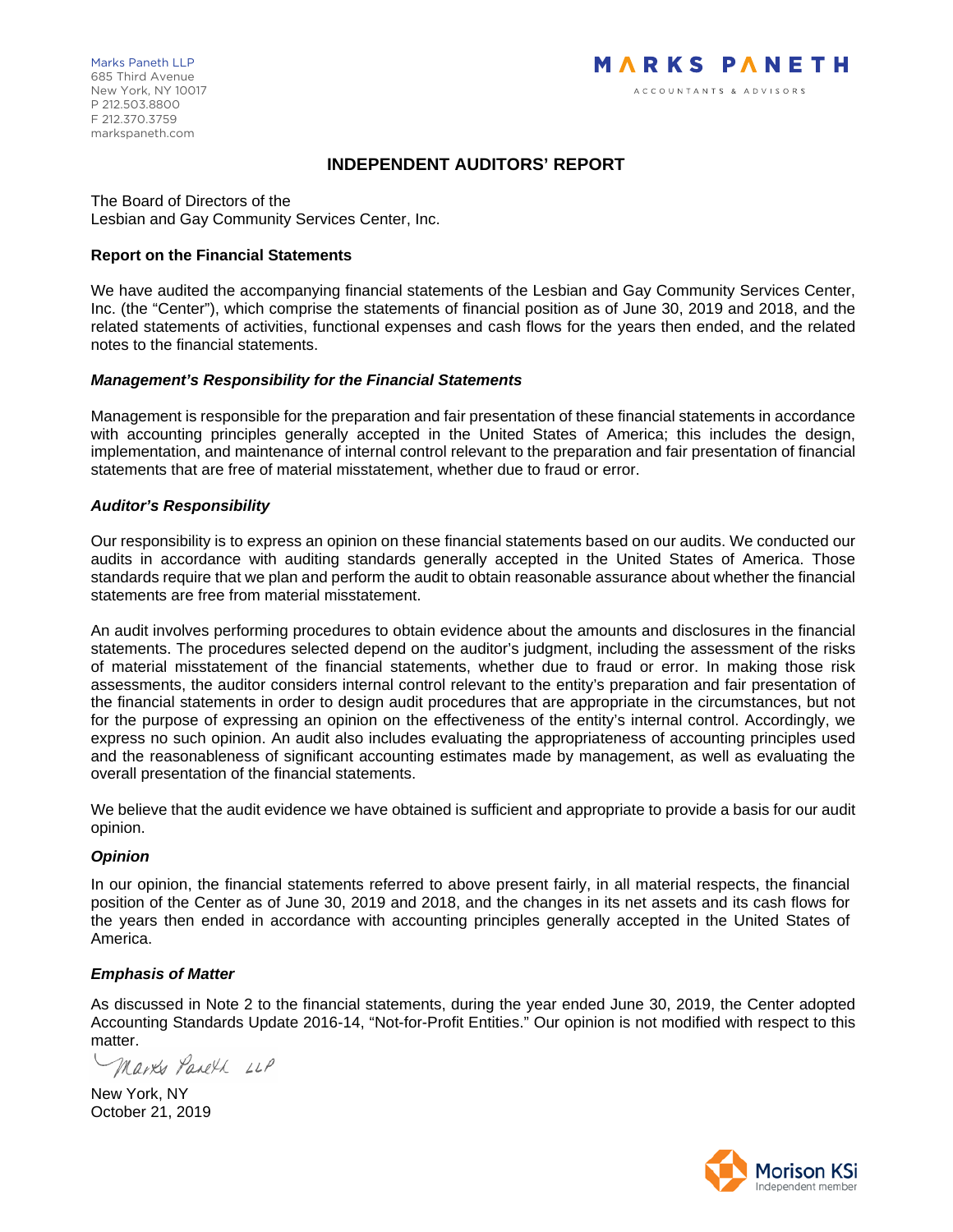#### **LESBIAN AND GAY COMMUNITY SERVICES CENTER, INC. STATEMENTS OF FINANCIAL POSITION AS OF JUNE 30, 2019 AND 2018**

|                                                | 2019            | 2018             |
|------------------------------------------------|-----------------|------------------|
| <b>ASSETS</b>                                  |                 |                  |
| Cash and cash equivalents (Notes 2C and 12)    | \$<br>2,244,562 | \$<br>2,507,573  |
| Investments (Notes 2M, 2N, 4 and 5)            | 4,198,504       | 3,654,989        |
| Government grants receivable (Note 2H)         | 1,800,373       | 1,384,300        |
| Contributions receivable, net (Notes 2F and 6) | 1,980,038       | 2,161,671        |
| Other receivables, net (Note 2F)               | 34,723          | 23,122           |
| Prepaid expenses and other assets              | 472,956         | 516,568          |
| Cash held for other agencies (Note 2D)         | 171,644         | 133,738          |
| Property and equipment, net (Notes 2E and 7)   | 16,771,870      | 17,031,974       |
| <b>TOTAL ASSETS</b>                            | 27,674,670      | \$<br>27,413,935 |
| <b>LIABILITIES</b>                             |                 |                  |
| Accounts payable and accrued expenses          | \$<br>1,406,978 | \$<br>730,655    |
| Deferred revenue (Note 2I)                     | 193,283         | 179,147          |
| Amounts held for other agencies (Note 2D)      | 171,644         | 133,738          |
| Mortgage payable (Note 8)                      | 1,945,324       | 2,018,291        |
| <b>TOTAL LIABILITIES</b>                       | 3,717,229       | 3,061,831        |
| <b>COMMITMENTS AND CONTINGENCIES (Note 11)</b> |                 |                  |
| <b>NET ASSETS (Note 2B)</b>                    |                 |                  |
| Without donor restrictions:                    |                 |                  |
| Operations                                     | 633,027         | 802,661          |
| Board-designated (Note 2B)                     | 3,685,807       | 3,140,136        |
| Net investment in property and equipment       | 16,771,870      | 17,031,974       |
| Total without donor restrictions               | 21,090,704      | 20,974,771       |
| With donor restrictions (Note 9)               | 2,866,737       | 3,377,333        |
| <b>TOTAL NET ASSETS</b>                        | 23,957,441      | 24,352,104       |
| <b>TOTAL LIABILITIES AND NET ASSETS</b>        | 27,674,670      | \$<br>27,413,935 |
|                                                |                 |                  |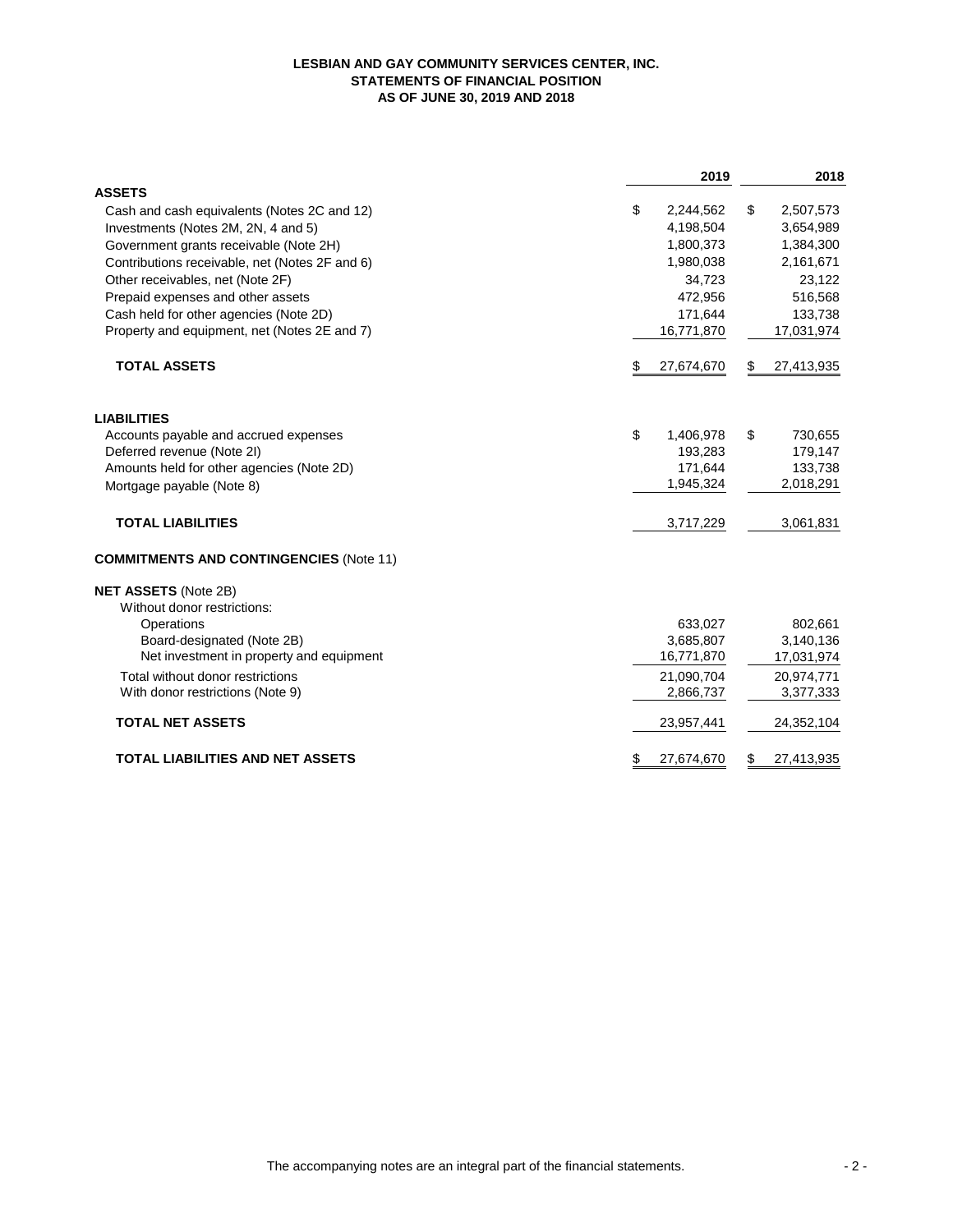# **LESBIAN AND GAY COMMUNITY SERVICES CENTER, INC. STATEMENTS OF ACTIVITIES FOR THE YEARS ENDED JUNE 30, 2019 AND 2018**

|                                                        |                                             | For the Year Ended June 30, 2019 |                                          |    |                      |    | For the Year Ended June 30, 2018            |    |                                          |    |                      |  |  |  |
|--------------------------------------------------------|---------------------------------------------|----------------------------------|------------------------------------------|----|----------------------|----|---------------------------------------------|----|------------------------------------------|----|----------------------|--|--|--|
|                                                        | <b>Without Donor</b><br><b>Restrictions</b> |                                  | <b>With Donor</b><br><b>Restrictions</b> |    | <b>Total</b><br>2019 |    | <b>Without Donor</b><br><b>Restrictions</b> |    | <b>With Donor</b><br><b>Restrictions</b> |    | <b>Total</b><br>2018 |  |  |  |
| <b>PUBLIC SUPPORT AND REVENUE:</b>                     |                                             |                                  |                                          |    |                      |    |                                             |    |                                          |    |                      |  |  |  |
| Special events revenue (net of direct expenses of      |                                             |                                  |                                          |    |                      |    |                                             |    |                                          |    |                      |  |  |  |
| \$806,626 and \$647,364, respectively)                 | \$<br>3,557,662                             | \$                               |                                          | \$ | 3,557,662            | \$ | 3,118,426                                   | \$ |                                          | \$ | 3,118,426            |  |  |  |
| Government grants (Note 2H)                            | 4,591,030                                   |                                  |                                          |    | 4,591,030            |    | 4,489,271                                   |    |                                          |    | 4,489,271            |  |  |  |
| Contributions (Note 2F)                                | 2,417,318                                   |                                  | 2,912,886                                |    | 5,330,204            |    | 842,794                                     |    | 4,731,288                                |    | 5,574,082            |  |  |  |
| Donated services (Note 2J)                             | 43,582                                      |                                  |                                          |    | 43,582               |    | 697,019                                     |    |                                          |    | 697,019              |  |  |  |
| Legacies and bequests (Notes 2F and 9)                 | 568,586                                     |                                  |                                          |    | 568,586              |    | 602,983                                     |    |                                          |    | 602,983              |  |  |  |
| Program revenue                                        | 108,523                                     |                                  |                                          |    | 108,523              |    | 101,573                                     |    |                                          |    | 101,573              |  |  |  |
| Medicaid revenue                                       | 735,611                                     |                                  |                                          |    | 735,611              |    | 567,326                                     |    |                                          |    | 567,326              |  |  |  |
| Space usage fees                                       | 634,183                                     |                                  |                                          |    | 634,183              |    | 517,163                                     |    |                                          |    | 517,163              |  |  |  |
| Other revenue (Note 4)                                 | 270,092                                     |                                  |                                          |    | 270,092              |    | 34,483                                      |    |                                          |    | 34,483               |  |  |  |
| Net assets released from restrictions (Notes 2B and 9) | 3,423,482                                   |                                  | (3,423,482)                              |    |                      |    | 3,245,759                                   |    | (3, 245, 759)                            |    |                      |  |  |  |
| TOTAL PUBLIC SUPPORT AND REVENUE                       | 16,350,069                                  |                                  | (510, 596)                               |    | 15,839,473           |    | 14,216,797                                  |    | 1,485,529                                |    | 15,702,326           |  |  |  |
| <b>EXPENSES</b> (Note 2L):                             |                                             |                                  |                                          |    |                      |    |                                             |    |                                          |    |                      |  |  |  |
| Program services:<br>Youth programs                    | 3,358,647                                   |                                  |                                          |    | 3,358,647            |    | 2,797,828                                   |    |                                          |    | 2,797,828            |  |  |  |
| Adult programs                                         | 7,218,834                                   |                                  |                                          |    | 7,218,834            |    | 5,555,489                                   |    |                                          |    | 5,555,489            |  |  |  |
| Arts and culture                                       | 2,395,201                                   |                                  |                                          |    | 2,395,201            |    | 2,049,274                                   |    |                                          |    | 2,049,274            |  |  |  |
|                                                        |                                             |                                  |                                          |    |                      |    |                                             |    |                                          |    |                      |  |  |  |
| Total program services                                 | 12,972,682                                  |                                  |                                          |    | 12,972,682           |    | 10,402,591                                  |    |                                          |    | 10,402,591           |  |  |  |
| Supporting services:                                   |                                             |                                  |                                          |    |                      |    |                                             |    |                                          |    |                      |  |  |  |
| Management and general                                 | 1,577,824                                   |                                  |                                          |    | 1,577,824            |    | 1,386,729                                   |    |                                          |    | 1,386,729            |  |  |  |
| Fundraising                                            | 1,683,630                                   |                                  |                                          |    | 1,683,630            |    | 1,519,927                                   |    |                                          |    | 1,519,927            |  |  |  |
| Total supporting services                              | 3,261,454                                   |                                  |                                          |    | 3,261,454            |    | 2,906,656                                   |    |                                          |    | 2,906,656            |  |  |  |
| <b>TOTAL EXPENSES</b>                                  | 16,234,136                                  |                                  |                                          |    | 16,234,136           |    | 13,309,247                                  |    |                                          |    | 13,309,247           |  |  |  |
| <b>CHANGE IN NET ASSETS</b>                            | 115,933                                     |                                  | (510, 596)                               |    | (394, 663)           |    | 907,550                                     |    | 1,485,529                                |    | 2,393,079            |  |  |  |
| Net assets - beginning of year                         | 20,974,771                                  |                                  | 3,377,333                                |    | 24,352,104           |    | 20,067,221                                  |    | 1,891,804                                |    | 21,959,025           |  |  |  |
| <b>NET ASSETS - END OF YEAR</b>                        | 21,090,704                                  |                                  | 2,866,737                                |    | 23,957,441           |    | 20,974,771                                  |    | 3,377,333                                |    | 24,352,104           |  |  |  |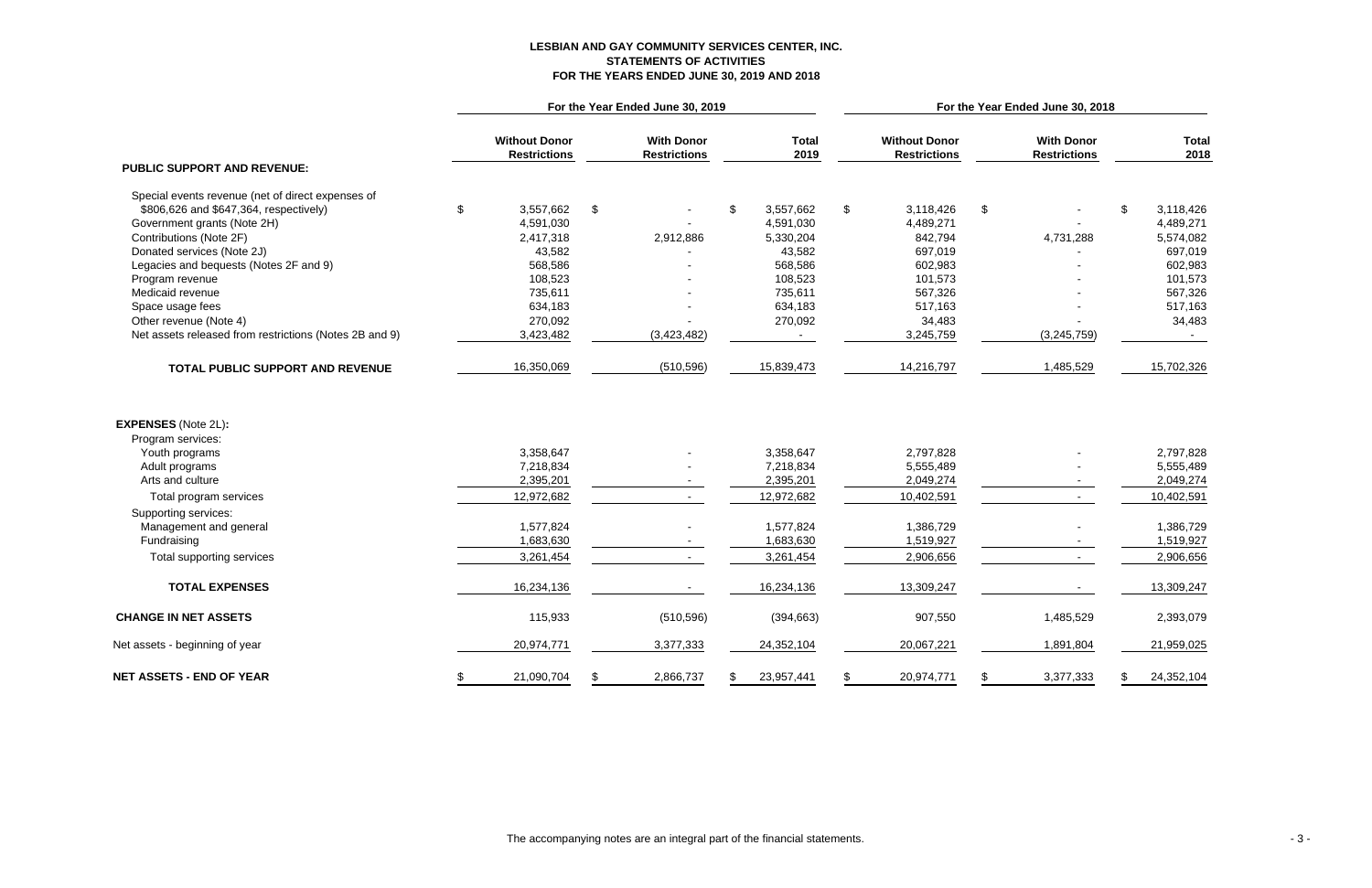# **LESBIAN AND GAY COMMUNITY SERVICES CENTER, INC. STATEMENT OF FUNCTIONAL EXPENSES FOR THE YEAR ENDED JUNE 30, 2019**

|                                               |                 |    |                         |    | (With Comparative Totals for the Year Ended June 30, 2018) |                 |    |                   |      |                            |    |                   |    |              |              |
|-----------------------------------------------|-----------------|----|-------------------------|----|------------------------------------------------------------|-----------------|----|-------------------|------|----------------------------|----|-------------------|----|--------------|--------------|
|                                               |                 |    | <b>Program Services</b> |    |                                                            |                 |    |                   |      | <b>Supporting Services</b> |    |                   |    |              |              |
|                                               |                 |    |                         |    |                                                            | <b>Total</b>    |    | <b>Management</b> |      |                            |    | <b>Total</b>      |    |              |              |
|                                               | Youth           |    | <b>Adult</b>            |    | Arts and                                                   | Program         |    | and               |      |                            |    | <b>Supporting</b> |    | <b>Total</b> | <b>Total</b> |
|                                               | <b>Programs</b> |    | <b>Programs</b>         |    | <b>Culture</b>                                             | <b>Services</b> |    | General           |      | <b>Fundraising</b>         |    | <b>Services</b>   |    | 2019         | 2018         |
| <b>Salaries</b>                               | \$<br>1,033,799 | S. | 4,020,504               | \$ | 983,183                                                    | 6,037,486       | \$ | 674,313           | - \$ | 703,722                    | \$ | 378,035,          |    | 7,415,521    | 6,026,706    |
| Payroll taxes and employee benefits (Note 10) | 232,186         |    | 889,167                 |    | 236,036                                                    | 1,357,389       |    | 182,761           |      | 159,247                    |    | 342,008           |    | 1,699,397    | 1,366,315    |
| Total salaries and related costs              | 1,265,985       |    | 4,909,671               |    | 1,219,219                                                  | 7,394,875       |    | 857,074           |      | 862,969                    |    | 1,720,043         |    | 9,114,918    | 7,393,021    |
| Professional fees (Note 2J)                   | 1,145,233       |    | 1,244,659               |    | 411,015                                                    | 2,800,907       |    | 348,100           |      | 1,179,728                  |    | 1,527,828         |    | 4,328,735    | 3,294,573    |
| Occupancy                                     | 66,410          |    | 52,607                  |    | 56,662                                                     | 175,679         |    | 15,278            |      | 10,399                     |    | 25,677            |    | 201,356      | 218,999      |
| Building and office supplies                  | 23,303          |    | 59,744                  |    | 20,573                                                     | 103,620         |    | 104,499           |      | 83,642                     |    | 188,141           |    | 291,761      | 333,228      |
| Printing, publication and postage             | 16,808          |    | 20,224                  |    | 11,212                                                     | 48,244          |    | 18,873            |      | 76,916                     |    | 95,789            |    | 144,033      | 126,896      |
| Advertising and marketing (Note 2K)           | 2,710           |    | 80,438                  |    | 3,157                                                      | 86,305          |    | 13,589            |      | 744                        |    | 14,333            |    | 100,638      | 127,336      |
| Training and conferences                      | 126,305         |    | 247,825                 |    | 104,514                                                    | 478,644         |    | 58,864            |      | 11,575                     |    | 70,439            |    | 549,083      | 403,915      |
| Food and refreshments                         | 82,494          |    | 50,799                  |    | 14,002                                                     | 147,295         |    | 6,284             |      | 10,859                     |    | 17,143            |    | 164,438      | 159,409      |
| Equipment and rental (Note 11B)               | 38,535          |    | 9,573                   |    | 106,844                                                    | 154,952         |    | 5,975             |      | 4,405                      |    | 10,380            |    | 165,332      | 165,651      |
| Insurance                                     | 17,972          |    | 58,506                  |    | 10,448                                                     | 86,926          |    | 7,123             |      | 2,955                      |    | 10,078            |    | 97,004       | 90,014       |
| Repairs and maintenance                       | 90,499          |    | 57,586                  |    | 68,018                                                     | 216,103         |    | 26,026            |      | 18,256                     |    | 44,282            |    | 260,385      | 247,589      |
| Interest (Note 8)                             | 32,089          |    | 22,656                  |    | 15,294                                                     | 70,039          |    | 2,643             |      | 7,433                      |    | 10,076            |    | 80,115       | 82,779       |
| Depreciation (Notes 2E and 7)                 | 337,188         |    | 238,067                 |    | 160,708                                                    | 735,963         |    | 27,772            |      | 78,109                     |    | 105,881           |    | 841,844      | 763,433      |
| Bad debt                                      | 3,822           |    | 11,421                  |    | 3,990                                                      | 19,233          |    | 726               |      | 42,041                     |    | 42,767            |    | 62,000       | 123,600      |
| Other                                         | 109,294         |    | 155,058                 |    | 189,545                                                    | 453,897         |    | 84,998            |      | 100,225                    |    | 185,223           |    | 639,120      | 426,168      |
|                                               | 3,358,647       |    | 7,218,834               |    | 2,395,201                                                  | 12,972,682      |    | 1,577,824         |      | 2,490,256                  |    | 4,068,080         |    | 17,040,762   | 13,956,611   |
| Less: Direct event expenses deducted directly |                 |    |                         |    |                                                            |                 |    |                   |      |                            |    |                   |    |              |              |
| from revenue on the statements of activities  |                 |    |                         |    |                                                            |                 |    |                   |      | (806, 626)                 |    | (806, 626)        |    | (806, 626)   | (647, 364)   |
| <b>TOTAL EXPENSES</b>                         | 3,358,647       |    | 7,218,834               | £. | 2,395,201                                                  | 12,972,682      | -S | 1,577,824         | \$   | 1,683,630                  | S. | 3,261,454         |    | 16,234,136   | \$13,309,247 |
| <b>TOTAL EXPENSES - 2018</b>                  | 2,797,828       |    | 5,555,489               |    | 2,049,274                                                  | 10,402,591      |    | 1,386,729         | \$   | 1,519,927                  | \$ | 2,906,656         | S. | 13,309,247   |              |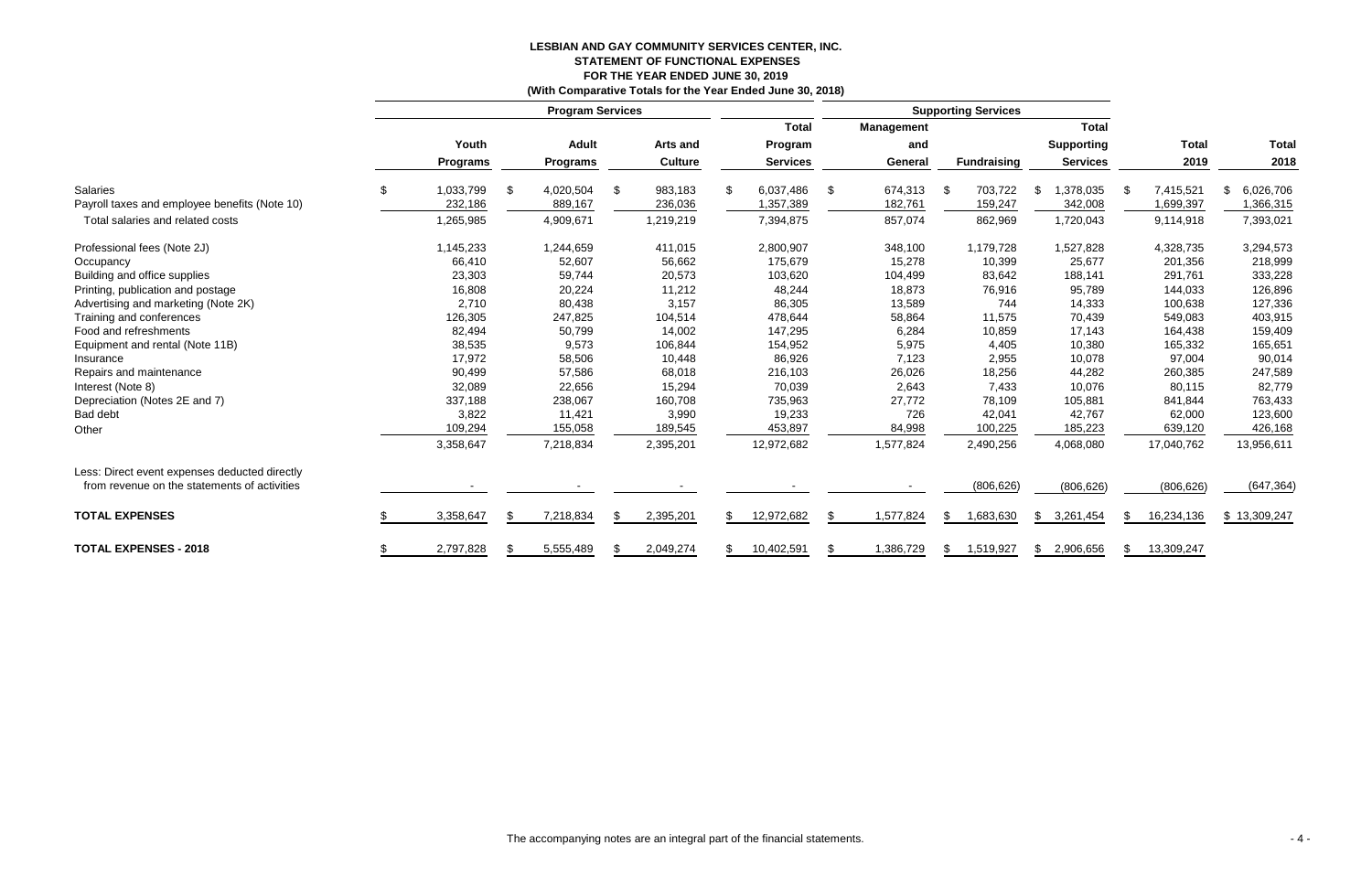# **LESBIAN AND GAY COMMUNITY SERVICES CENTER, INC. STATEMENT OF FUNCTIONAL EXPENSES FOR THE YEAR ENDED JUNE 30, 2018**

|                                               | <b>Program Services</b> |    |                 |    |                 |     |                 | <b>Supporting Services</b> |                   |    |                    |    |                   |     |              |
|-----------------------------------------------|-------------------------|----|-----------------|----|-----------------|-----|-----------------|----------------------------|-------------------|----|--------------------|----|-------------------|-----|--------------|
|                                               |                         |    |                 |    |                 |     | <b>Total</b>    |                            | <b>Management</b> |    |                    |    | <b>Total</b>      |     |              |
|                                               | Youth                   |    | <b>Adult</b>    |    | <b>Arts and</b> |     | Program         |                            | and               |    |                    |    | <b>Supporting</b> |     |              |
|                                               | <b>Programs</b>         |    | <b>Programs</b> |    | <b>Culture</b>  |     | <b>Services</b> |                            | General           |    | <b>Fundraising</b> |    | <b>Services</b>   |     | <b>Total</b> |
| <b>Salaries</b>                               | 1,304,441               | \$ | 2,794,657       | \$ | 670,975         | \$  | 4,770,073       | \$                         | 630,702           | \$ | 625,931            | S  | 1,256,633         | \$  | 6,026,706    |
| Payroll taxes and employee benefits (Note 10) | 303,141                 |    | 641,011         |    | 149,861         |     | 1,094,013       |                            | 167,136           |    | 105,166            |    | 272,302           |     | 366,315      |
| Total salaries and related costs              | 1,607,582               |    | 3,435,668       |    | 820,836         |     | 5,864,086       |                            | 797,838           |    | 731,097            |    | 1,528,935         |     | 7,393,021    |
| Professional fees (Note 2J)                   | 118,520                 |    | 1,191,162       |    | 664,757         |     | 1,974,439       |                            | 308,948           |    | 1,011,186          |    | 1,320,134         |     | 3,294,573    |
| Occupancy                                     | 54,714                  |    | 79,884          |    | 49,646          |     | 184,244         |                            | 21,004            |    | 13,751             |    | 34,755            |     | 218,999      |
| Building and office supplies                  | 36,754                  |    | 87,662          |    | 13,162          |     | 137,578         |                            | 87,779            |    | 107,871            |    | 195,650           |     | 333,228      |
| Printing, publication and postage             | 21,557                  |    | 6,708           |    | 18,959          |     | 47,224          |                            | 9,531             |    | 70,141             |    | 79,672            |     | 126,896      |
| Advertising and marketing (Note 2K)           | 58,231                  |    | 62,476          |    | 224             |     | 120,931         |                            | 6,070             |    | 335                |    | 6,405             |     | 127,336      |
| Training and conferences                      | 172,512                 |    | 164,913         |    | 55,261          |     | 392,686         |                            | 10,052            |    | 1,177              |    | 11,229            |     | 403,915      |
| Food and refreshments                         | 96,978                  |    | 13,746          |    | 13,306          |     | 124,030         |                            | 11,353            |    | 24,026             |    | 35,379            |     | 159,409      |
| Equipment and rental (Note 11B)               | 39,795                  |    | 10,817          |    | 97,221          |     | 147,833         |                            | 8,690             |    | 9,128              |    | 17,818            |     | 165,651      |
| Insurance                                     | 34,704                  |    | 32,140          |    | 13,826          |     | 80,670          |                            | 6,026             |    | 3,318              |    | 9,344             |     | 90,014       |
| Repairs and maintenance                       | 78,163                  |    | 68,071          |    | 26,847          |     | 173,081         |                            | 41,768            |    | 32,740             |    | 74,508            |     | 247,589      |
| Interest (Note 8)                             | 32,422                  |    | 23,007          |    | 15,485          |     | 70,914          |                            | 4,109             |    | 7,756              |    | 11,865            |     | 82,779       |
| Depreciation (Notes 2E and 7)                 | 298,630                 |    | 211,909         |    | 142,628         |     | 653,167         |                            | 38,774            |    | 71,492             |    | 110,266           |     | 763,433      |
| Bad debt                                      | 31,001                  |    | 57,342          |    | 17,054          |     | 105,397         |                            | 6,690             |    | 11,513             |    | 18,203            |     | 123,600      |
| Other                                         | 116,265                 |    | 109,984         |    | 100,062         |     | 326,311         |                            | 28,097            |    | 71,760             |    | 99,857            |     | 426,168      |
|                                               | 2,797,828               |    | 5,555,489       |    | 2,049,274       |     | 10,402,591      |                            | 1,386,729         |    | 2,167,291          |    | 3,554,020         |     | 13,956,611   |
| Less: Direct event expenses deducted directly |                         |    |                 |    |                 |     |                 |                            |                   |    |                    |    |                   |     |              |
| from revenue on the statements of activities  |                         |    |                 |    |                 |     |                 |                            |                   |    | (647, 364)         |    | (647, 364)        |     | (647, 364)   |
| <b>TOTAL EXPENSES</b>                         | 2,797,828               | £. | 5,555,489       |    | 2,049,274       | \$. | 10,402,591      |                            | 1,386,729         | £. | 1,519,927          | \$ | 2,906,656         | \$. | 13,309,247   |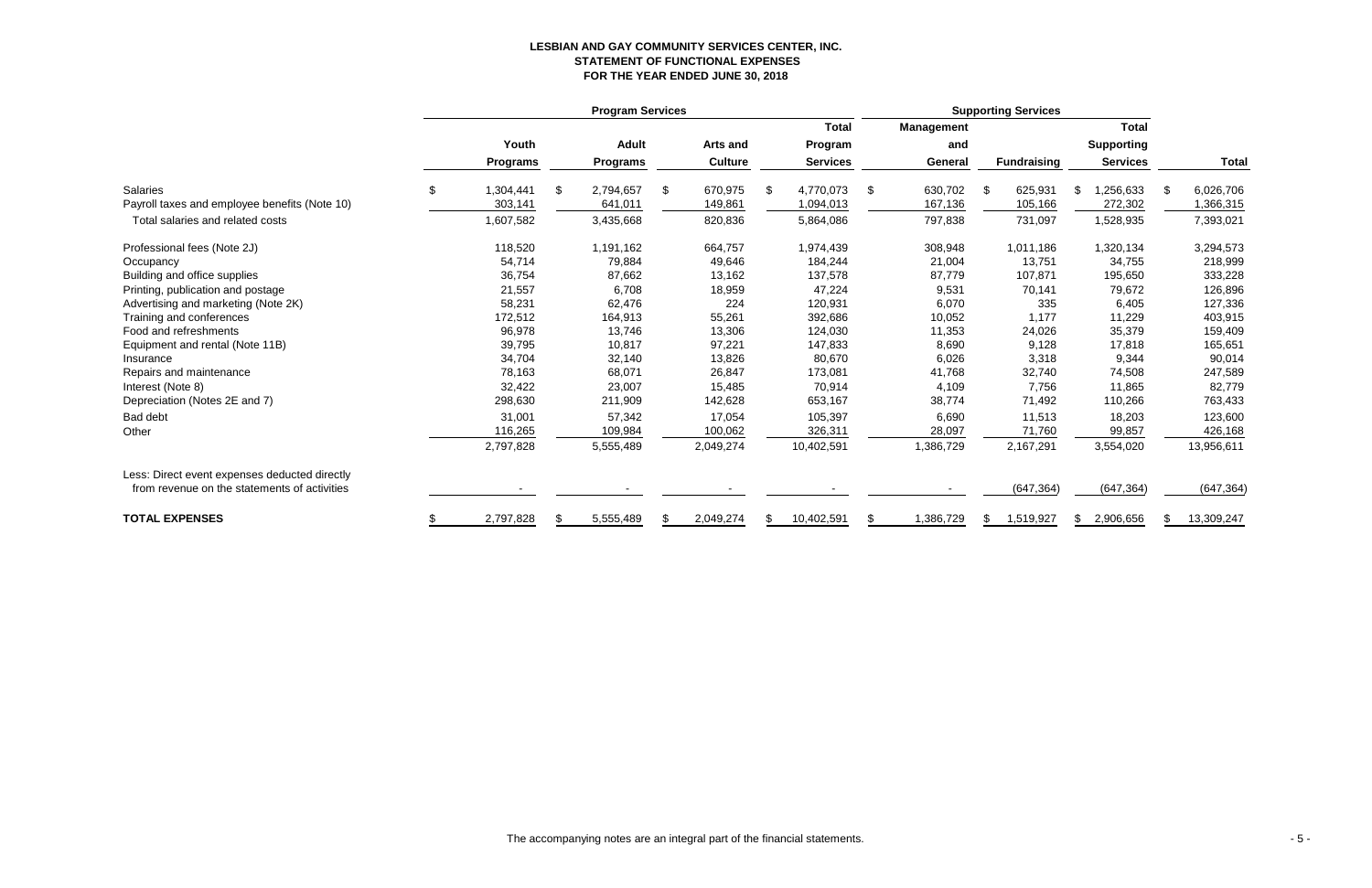# **LESBIAN AND GAY COMMUNITY SERVICES CENTER, INC. STATEMENTS OF CASH FLOWS FOR THE YEARS ENDED JUNE 30, 2019 AND 2018**

|                                                                      |           | 2019          | 2018 |             |  |
|----------------------------------------------------------------------|-----------|---------------|------|-------------|--|
| <b>CASH FLOWS FROM OPERATING ACTIVITIES:</b><br>Change in net assets | \$        | (394, 663)    | \$   | 2,393,079   |  |
| Adjustments to reconcile change in net assets to                     |           |               |      |             |  |
| net cash provided by operating activities:                           |           |               |      |             |  |
| Depreciation                                                         |           | 841,844       |      | 763,433     |  |
| Bad debt expense                                                     |           | 62,000        |      | 123,600     |  |
| Changes in operating assets and liabilities:                         |           |               |      |             |  |
| (Increase) decrease in assets:                                       |           |               |      |             |  |
| Government grants receivable                                         |           | (416, 073)    |      | (145, 101)  |  |
| Contributions receivable                                             |           | 119,633       |      | (1,413,348) |  |
| Other receivables                                                    |           | (11,601)      |      | 609,471     |  |
| Prepaid expenses and other assets                                    |           | 43,612        |      | (178, 666)  |  |
| Increase (decrease) in liabilities:                                  |           |               |      |             |  |
| Accounts payable and accrued expenses                                |           | 676,323       |      | 6,242       |  |
| Deferred revenue                                                     |           | 14,136        |      | (1, 116)    |  |
| <b>Net Cash Provided by Operating Activities</b>                     |           | 935,211       |      | 2,157,594   |  |
| <b>CASH FLOWS FROM INVESTING ACTIVITIES:</b>                         |           |               |      |             |  |
| Purchases of investments                                             |           | (543, 515)    |      | (3,654,989) |  |
| Purchases of property and equipment                                  |           | (581, 740)    |      | (407, 244)  |  |
| <b>Net Cash Used in Investing Activities</b>                         |           | (1, 125, 255) |      | (4,062,233) |  |
| <b>CASH FLOWS FROM FINANCING ACTIVITIES:</b>                         |           |               |      |             |  |
| Repayment of mortgage payable                                        |           | (72, 967)     |      | (70, 299)   |  |
| <b>Net Cash Used in Financing Activities</b>                         |           | (72, 967)     |      | (70, 299)   |  |
| <b>NET DECREASE IN CASH AND CASH EQUIVALENTS</b>                     |           | (263, 011)    |      | (1,974,938) |  |
| Cash and Cash Equivalents - beginning of year                        |           | 2,507,573     |      | 4,482,511   |  |
| <b>CASH AND CASH EQUIVALENTS - END OF YEAR</b>                       | \$        | 2,244,562     | \$   | 2,507,573   |  |
| <b>Supplemental Disclosure of Cash Flow Information:</b>             |           |               |      |             |  |
| Cash paid during the year for interest                               | <u>\$</u> | 80,115        | \$   | 82,779      |  |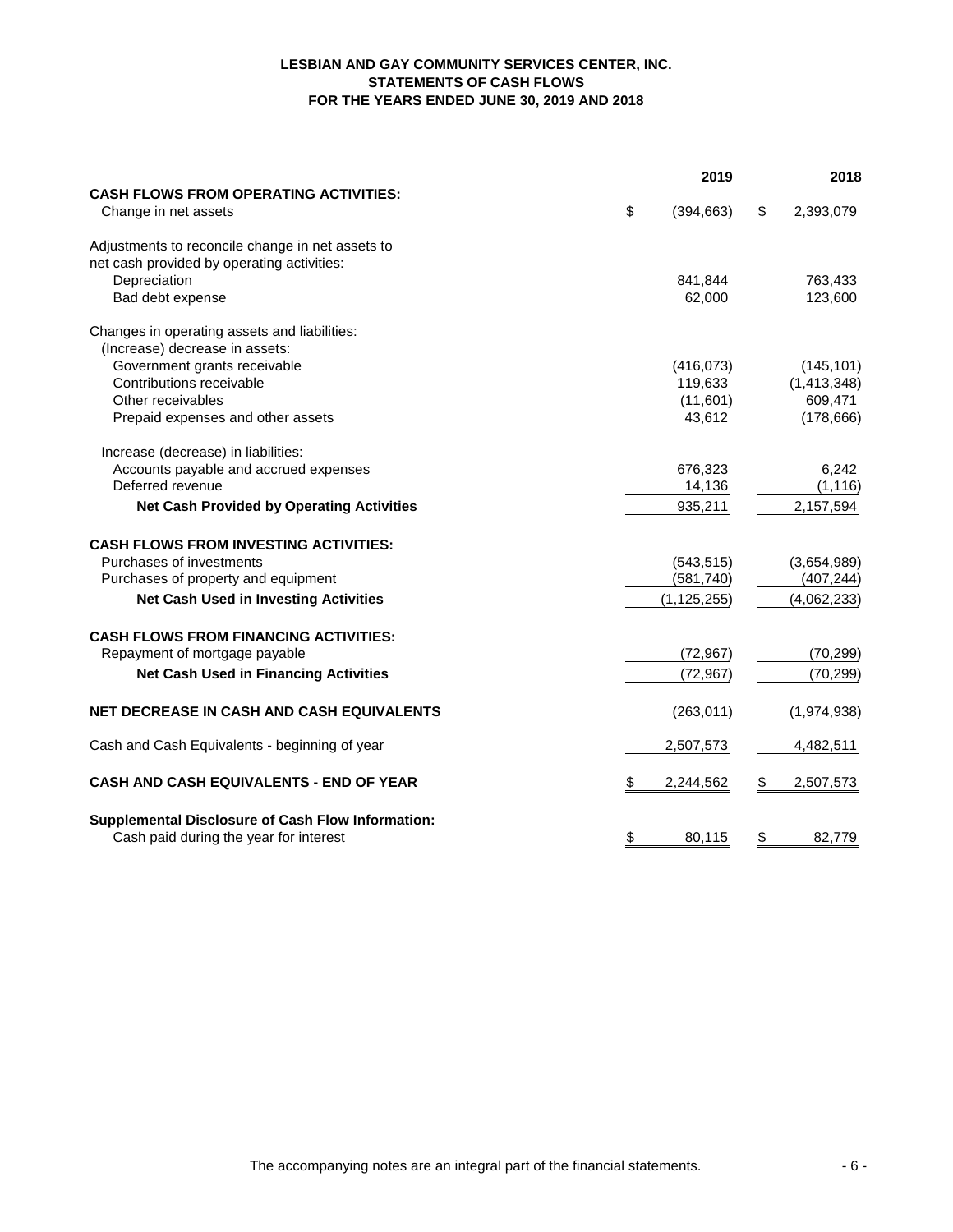# **NOTE 1 – ORGANIZATION AND TAX STATUS**

Lesbian and Gay Community Services Center, Inc., doing business as The Lesbian, Gay, Bisexual & Transgender Community Center (the "Center"), is a unique organization located in New York City. The Center is operated as a not-for-profit entity and is exempt from federal income taxes under Section 501(c)(3) of the Internal Revenue Code.

The Center's mission is to empower community members to lead healthy and successful lives. The Center proudly celebrates the Lesbian, Gay, Bisexual & Transgender ("LGBT") community's diversity, and advocates for justice and opportunity.

The Center accomplishes its mission by providing various programs and services including:

# **Youth Programs**

**Center Youth** - The Center helps LGBT young people to live independently, establish support networks and effect positive, social change. Open to youth between the ages of 13 and 21, the Center Youth program builds selfesteem and helps participants succeed in achieving their life goals.

**Center Families** - For more than two decades, the Center has been helping the LGBT community build, nurture, protect and grow our families. Whether someone is ready to start a family, looking to make a play date with other LGBT families or just seeking an LGBT-family-friendly environment, the Center provides help. The Center has supported thousands of LGBT families over the years with relationship and family counseling, parenthood programming, the LGBT Foster Care Project and family resource coaching.

# **Adult Programs**

**Center Recovery** - The Center offers the only New York State Office of Alcohol and Substance Abuse Services ("OASAS") licensed, outpatient substance use treatment program specifically designed for the LGBT community. Center Recovery is a medically supervised, intensive program for substance use and dependence. It uses an abstinence-based model and incorporates a range of holistic services for individuals and their families in the LGBT community, age 18 and older. The Center provides the tools clients need to lead sober, healthier lives.

**Center Wellness** - Through a range of programs, services and events, Center Wellness provides the mental and physical health resources to help people take charge and live the happy, healthy lives they deserve. Center Wellness offers smoking cessation assistance; short-term counseling; HIV and AIDS prevention and education; support for people living with HIV and AIDS; programs for the transgender and gender nonconforming community and support for LGBT immigrants.

# **Arts and Culture**

**Arts and Culture** - The Center produces the renowned Second Tuesday monthly arts and culture series and hosts a queer bookstore and cultural event space. The Center is also a permanent home for The Pat Parker/Vito Russo Center Library and The LGBT Community Center National History Archive. The Center provides a forum for artists, authors and performers to create, celebrate and connect.

**Information and Referral Services** - The Center provides a place in which LGBT people can meet, seek services and find support. What truly differentiates the Center is the sense of home it provides for the more than 6,000 people who visit each week.

**Meeting rooms and event spaces for rent** - The Center hosts a variety of parties, fundraisers, dinners, cultural events and educational opportunities - all celebrating the LGBT community.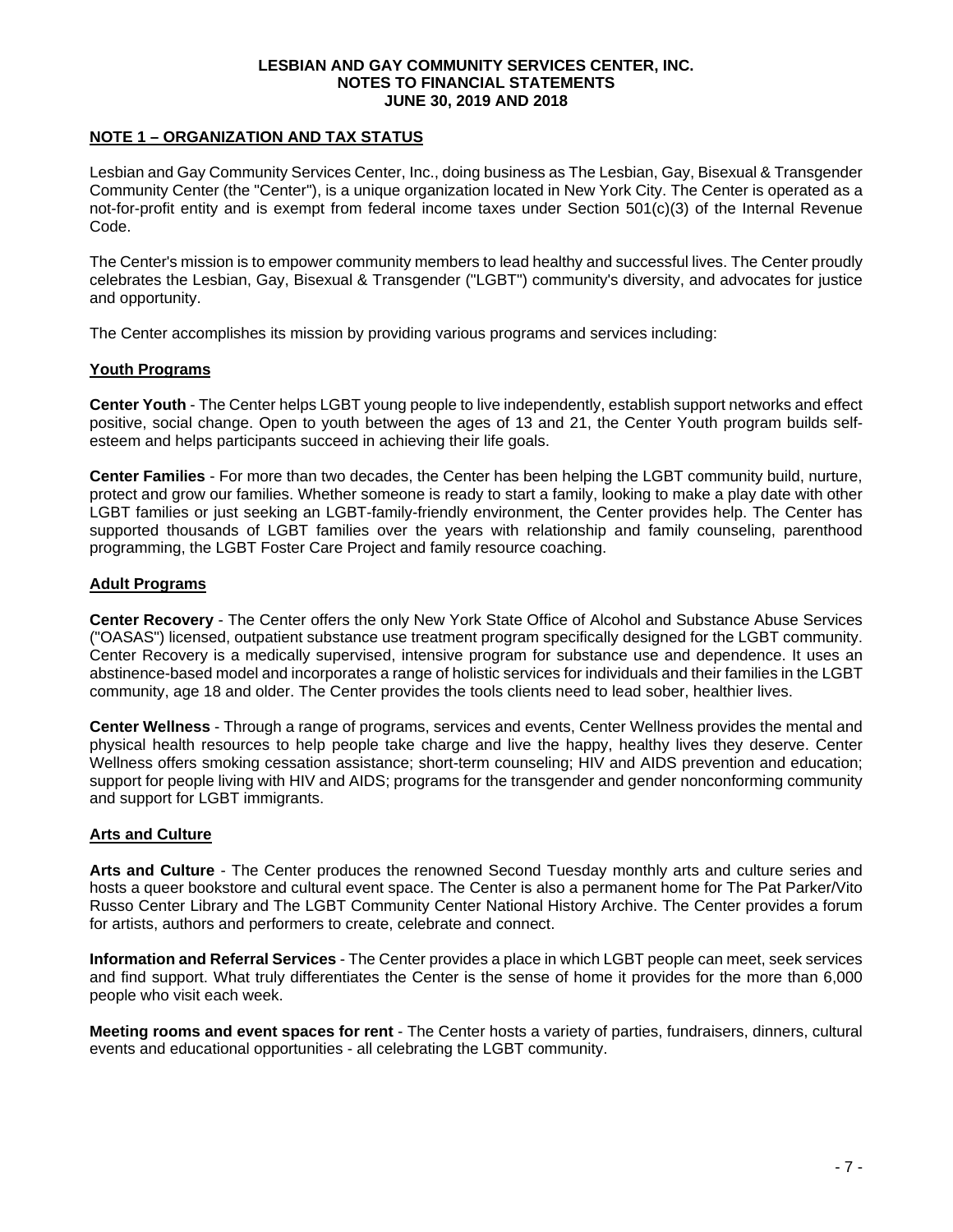# **NOTE 2 – SUMMARY OF SIGNIFICANT ACCOUNTING POLICIES**

#### A. *Basis of Presentation*

The Center's financial statements have been prepared on the accrual basis of accounting. The Center adheres to accounting principles generally accepted in the United States of America ("U.S. GAAP").

# B. *Net Assets*

The Center maintains its net assets under the following classes:

- Without Donor Restrictions represents the portion of net assets of the Center that are not restricted by donor-imposed stipulations. Contributions are considered available for use unless specifically restricted by the donor.
- With Donor Restrictions net assets resulting from contributions and other inflows of assets whose use by the Center is limited by donor-imposed stipulations that either expire by the passage of time or can be fulfilled and removed by actions of the Center pursuant to those stipulations and donorimposed endowment funds. When such stipulations end or are fulfilled, net assets with donor restrictions are reported in the statements of activities as net assets released from restrictions.

Board designated net assets consist of a strategic reserve fund (the "Fund") funded by bequests and legacies. The Fund may be used for working capital at the discretion of the Board on ratification of the annual budget. As of June 30, 2019 and 2018, Board designated net assets amounted to \$3,685,807 and \$3,140,136, respectively.

# C. *Cash and Cash Equivalents*

The Center considers all highly liquid investments purchased with maturities of three months or less to be cash equivalents.

# D. *Cash Held for Other Agencies*

The Center maintains cash for a few small agencies in connection with transactions in which the Center acts as a fiscal sponsor. The amount held for other agencies as of June 30, 2019 and 2018, amounted to \$171,644 and \$133,738, respectively, and is reflected on the accompanying statements of financial position as an asset and a liability.

#### E. *Property and Equipment*

Property and equipment purchases above \$5,000 that the Center retains title to and with a useful life of at least one year are capitalized at cost, or if donated, at the estimated fair value at the time of donation. Property and equipment purchased with funds from government contracts where title remains with the grantor and it is not probable that the Center will keep the asset at the completion of the contract are expensed in the year of purchase. Property and equipment is depreciated on a straight-line basis over the estimated useful life of the asset.

#### F. *Contributions and Contributions Receivable and Other Receivables*

Contributions are recognized when the donor makes a promise to give that is unconditional or when substantially all conditions have been met. Contributions receivable that are expected to be collected within one year are recorded at net realizable value. Contributions receivable that are expected to be collected in future years are recorded at the present value of their estimated future cash flows. If material to the financial statements, the discounts on those amounts are computed using risk-based interest rates applicable to the years in which the promises are received. Amortization of the discounts is included in contribution revenue.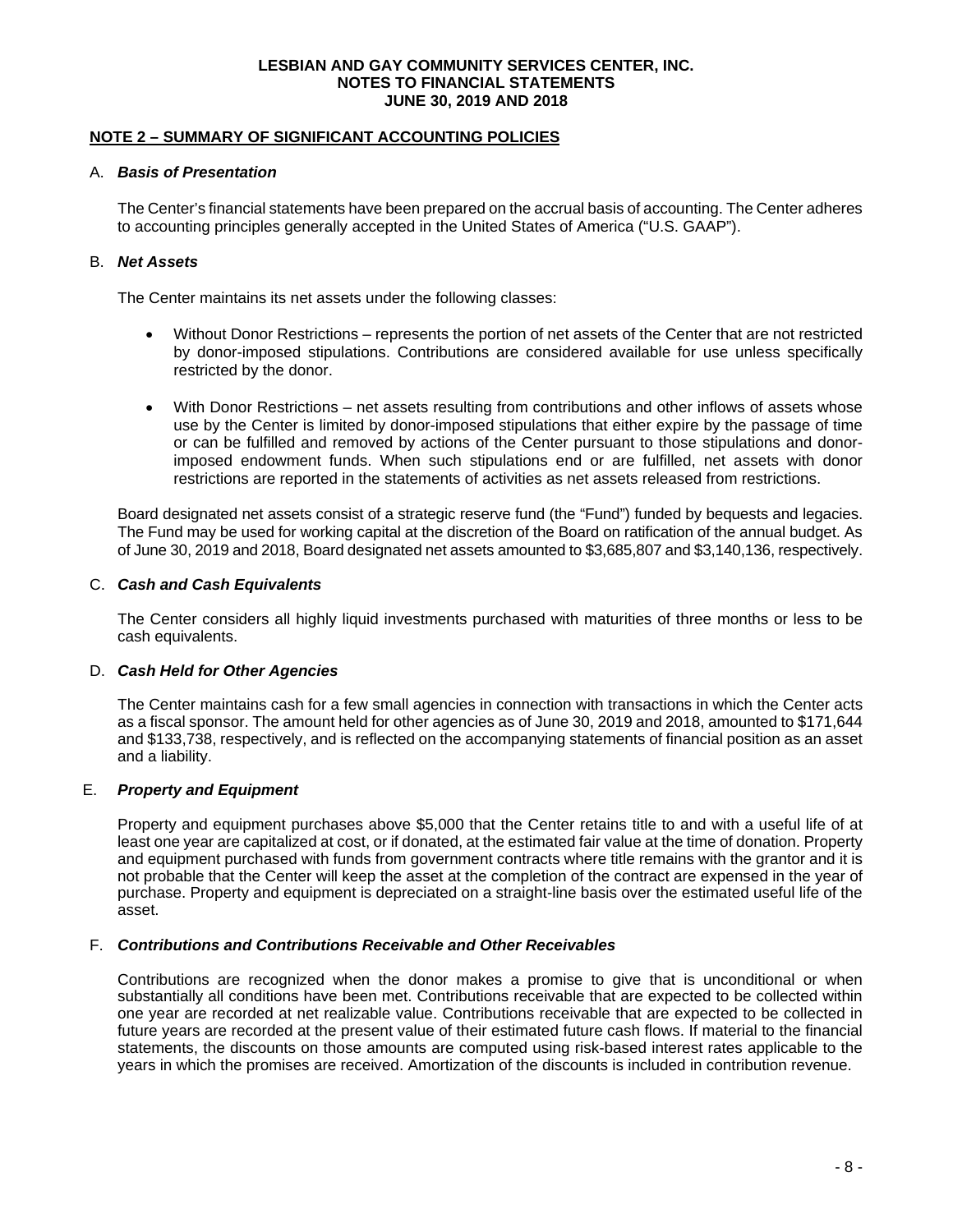#### **NOTE 2 – SUMMARY OF SIGNIFICANT ACCOUNTING POLICIES (Continued)**

The Center's management evaluates the need for an allowance for doubtful accounts applicable to its contributions receivable. Management's estimate is based on a combination of factors such as creditworthiness of donors, a review of individual accounts outstanding, the aged basis of the receivables, current economic conditions and historical experience. As of June 30, 2019 and 2018, the Center determined that an allowance of \$37,442 and \$219,757, respectively, was necessary for its contributions receivable. As of June 30, 2019 and 2018, the Center also determined that an allowance of \$1,814 and \$5,133, respectively, was necessary for other receivables, which consists of amounts receivable for program revenue and space usage fees.

#### G. *Legacies and Bequests*

Legacies and bequests are recognized as revenue when the Center is notified that actual or potential disputes are resolved and funds are forthcoming. Accordingly, bequests are accrued when will have passed through probate and legal counsel has confirmed amounts held on behalf of the Center.

#### H. *Government Grants*

The Center records receivable and revenue when earned based on established rates or contracts for services provided. Government grants are recorded as revenues to the extent that expenses have been incurred for the purposes specified by the grantors. To the extent amounts received exceed amounts spent, the Center records advances from government funders as a liability.

#### I. *Deferred Revenue*

Fees collected that relate to programs and/or events that will occur in future periods have been recorded as deferred revenue and will be recognized in the period earned. Deferred revenue collected as of June 30, 2019 and 2018, amounted to \$193,283 and \$179,147, respectively.

### J. *Donated Services*

Donated services are reported as contributions when the services create or enhance nonfinancial assets, require specialized skills and are provided by individuals possessing those skills and would typically need to be purchased if not provided in-kind. Board members and other individuals volunteer their time and perform a variety of tasks that assist the Center. These services have not been recorded in the financial statements as they do not meet the criteria outlined above.

For the years ended June 30, 2019 and 2018, the Center received donated services amounting to \$43,582 and \$697,019, respectively, which are recorded as both revenue and expense in the accompanying financial statements.

#### K. *Advertising and Marketing*

Advertising and promotion costs are charged to operations when the advertising first takes place. Advertising expense for the years ended June 30, 2019 and 2018, amounted to \$100,638 and \$127,336, respectively.

#### L. *Functional Allocation of Expenses*

The costs of providing the various programs and other activities have been summarized on a functional basis in the accompanying statements of activities. Accordingly, certain costs have been allocated among the program and supporting services benefited based on usage or other equitable bases established by management. The expenses that are allocated include salaries and payroll taxes and employee benefits, which are allocated on the basis of time and effort, and occupancy, depreciation, insurance, and interest expense, which are allocated on a square footage basis.

M. *Investments -* Investments are stated at fair value. Realized and unrealized gains and losses are recognized as changes in net assets in the period in which they occur, and interest and dividends are recognized as revenue in the period earned.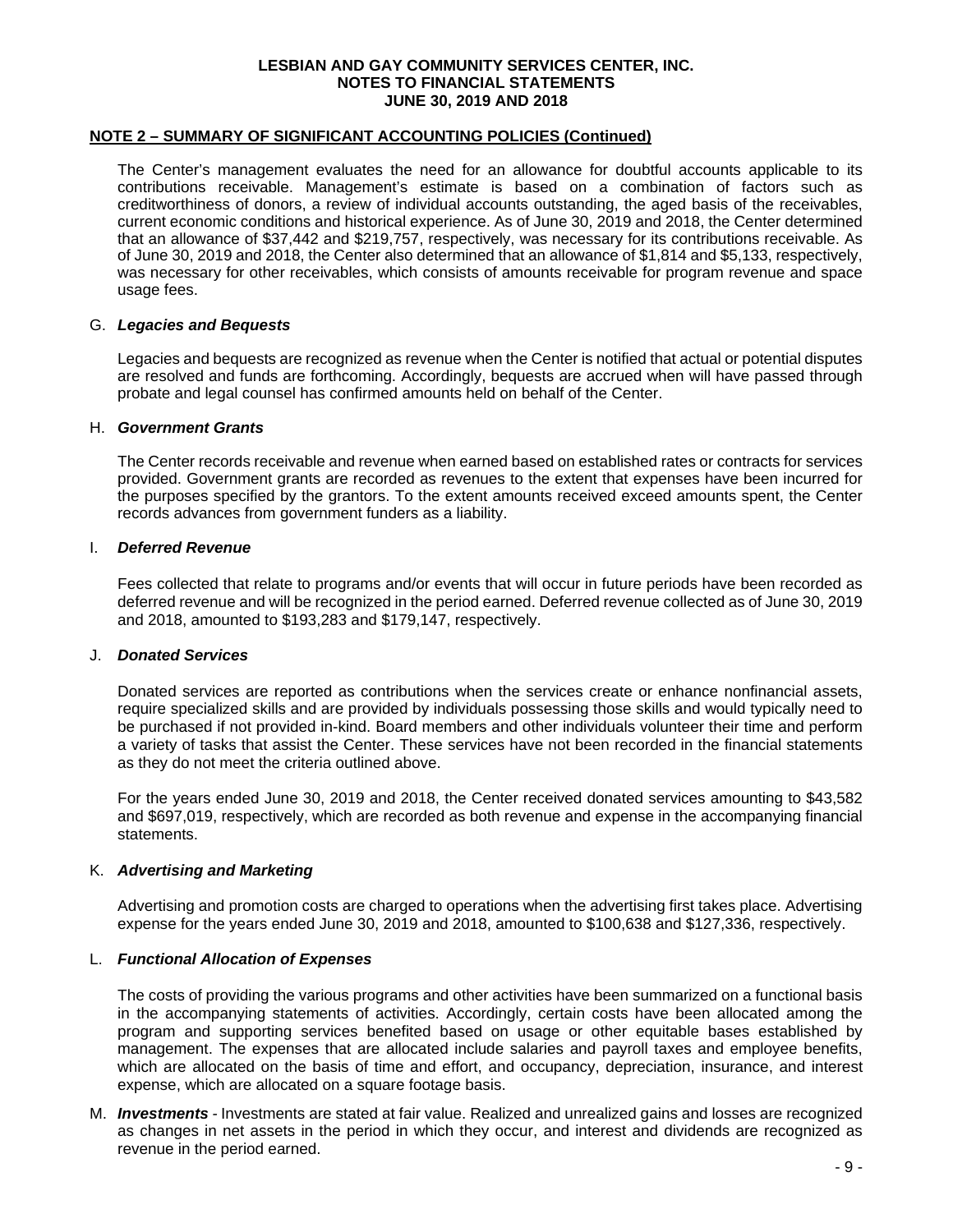# **NOTE 2 – SUMMARY OF SIGNIFICANT ACCOUNTING POLICIES (Continued)**

N. *Fair Value Measurements* - Fair value measurements are based on the price that would be received to sell an asset or paid to transfer a liability in an orderly transaction between market participants at the measurement date. In order to increase consistency and comparability in fair value measurements, a fair value hierarchy prioritizes observable and unobservable inputs used to measure fair value into three levels, as described in Note 5.

#### O. *Use of Estimates*

The preparation of financial statements in conformity with U.S. GAAP requires the Center's management to make estimates and assumptions that affect the reported amounts of assets and liabilities, and disclosure of contingent assets and liabilities at the date of the financial statements, and the reported amounts of revenue and expenses during the reporting period. Actual results could differ from those estimates.

#### P. *Recent Accounting Pronouncements*

Effective for the year ended June 30, 2019, the Center adopted Financial Accounting Standards Board ("FASB") Accounting Standards update ("ASU") 2016-14, "Not-for-Profit Entities." ASU 2016-14 provides for a number of changes, including the presentation of two classes of net assets and enhanced disclosure on liquid resources and expense allocation. These changes had no impact on the change in net assets for the year ended June 30, 2018. Net assets as of June 30, 2018 were reclassified to conform to the new presentation.

# **NOTE 3 – LIQUIDITY AND AVAILABILITY**

Financial assets consist of the Center's cash and cash equivalents, investments, government grants receivable, unconditional promises to give, and other receivables. The following represents the Center's financial assets as of June 30, 2019, reduced by amounts not available for general use within one year of June 30, 2019 because of contractual or donor-imposed restrictions, as well the Board-designated strategic operating reserve fund:

| Cash and cash equivalents                                      | \$<br>2,244,562 |
|----------------------------------------------------------------|-----------------|
| Investments                                                    | 4,198,504       |
| Government grants receivable                                   | 1,800,373       |
| Unconditional promises to give                                 | 1,980,038       |
| Other receivable                                               | 34,723          |
| Total                                                          | 10,258,200      |
| Less those unavailable for general expenditure within one year |                 |
| Board-designated strategic fund                                | (3,685,807)     |
| Net assets with donor restrictions                             | (2,866,737)     |
| Total                                                          | 3,705,656       |

The Center's financial assets available to meet cash needs for general expenditures within one year represent funding for ongoing operational requirements and planned increase in program expenditures in fiscal year 2020.

The Center has an investment policy authorized by the Board of Directors that provides guidance and oversight for the management of cash and cash equivalents, and investments. The policy provides that the Center maintain an adequate level of cash to meet on-going operational requirements. In addition, the policy sets forth the structure for investment of excess cash based on the financial needs of the Center, the time horizon of those needs and the Board of Directors' investment philosophy.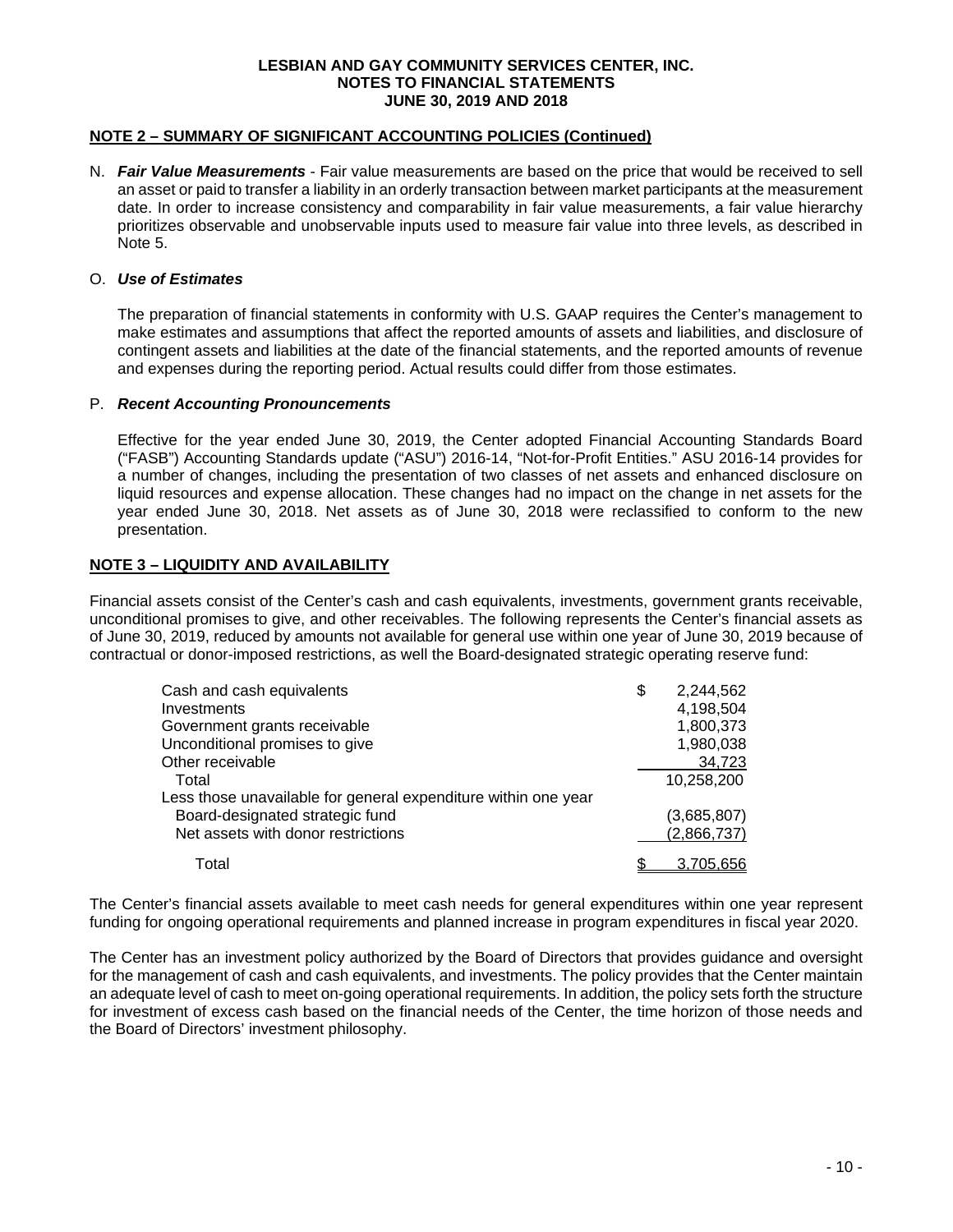# **NOTE 3 – LIQUIDITY AND AVAILABILITY (Continued)**

The Board of Directors of the Center has designated a strategic operating reserve fund ("Strategic Reserves") to ensure the long-term stability of the mission, programs, and ongoing operations of the Organization. The Strategic Reserves are intended to provide an internal source of funds for situations such as a sudden increase in expenses, one-time unbudgeted expenses, unanticipated loss in funding, or uninsured losses. The Strategic Reserves may also be used for one-time, non-recurring expenses that will build long-term capacity, such as staff development, research and development or investment in technology and infrastructure. The Board of Directors is required to approve any request for use of the fund and authorize any transfer from the fund. The Strategic Reserves target minimum is equal to six months of average annual operating costs and the target maximum is equal to twelve months of average annual operating costs. Average monthly operating costs do not include depreciation, in-kind and other non-cash expenses, one-time or unusual expenditures or capital purchases.

# **NOTE 4 – INVESTMENTS**

Investments consist of the following as of June 30:

|                    | 2019      | 2018      |
|--------------------|-----------|-----------|
| Money market funds | 4,198,504 | 3,654,989 |
|                    | 4.198.504 | 3.654.989 |

Interest and dividends amounted to approximately \$77,000 and \$8,000 for the years ended June 30, 2019 and 2018, respectively, and is included with other revenue on the accompanying statements of activities.

Investments are subject to market volatility that could substantially change their carrying value in the near term.

# **NOTE 5 – FAIR VALUE MEASUREMENTS**

In determining fair value, the Center utilizes valuation techniques that maximize the use of observable inputs and minimize the use of unobservable inputs to the extent possible in its assessment of fair value.

The fair value hierarchy defines three levels as follows:

Level 1: Valuations based on quoted prices (unadjusted) in an active market that are accessible at the measurement date for identical assets or liabilities. The fair value hierarchy gives the highest priority to Level 1 inputs.

Level 2: Valuations based on observable inputs other than Level 1 prices such as quoted prices for similar assets or liabilities; quoted prices in inactive markets; or model-derived valuations in which all significant inputs are observable or can be derived principally from or corroborated with observable market data.

Level 3: Valuations based on unobservable inputs are used when little or no market data is available. The fair value hierarchy gives lowest priority to Level 3 inputs.

Investments in money market funds are valued using market prices in active markets (Level 1). Level 1 instrument valuations are obtained from real-time quotes for transactions in active exchange markets involving identical assets.

The availability of observable market data is monitored to assess the appropriate classification of financial instruments within the fair value hierarchy. Changes in economic conditions or model-based valuation techniques may require the transfer of financial instruments from one fair value level to another. In such instances, the transfer is reported at the end of the reporting period. For the years ended June 30, 2019 and 2018, there were no transfers in or out of levels 1, 2 or 3.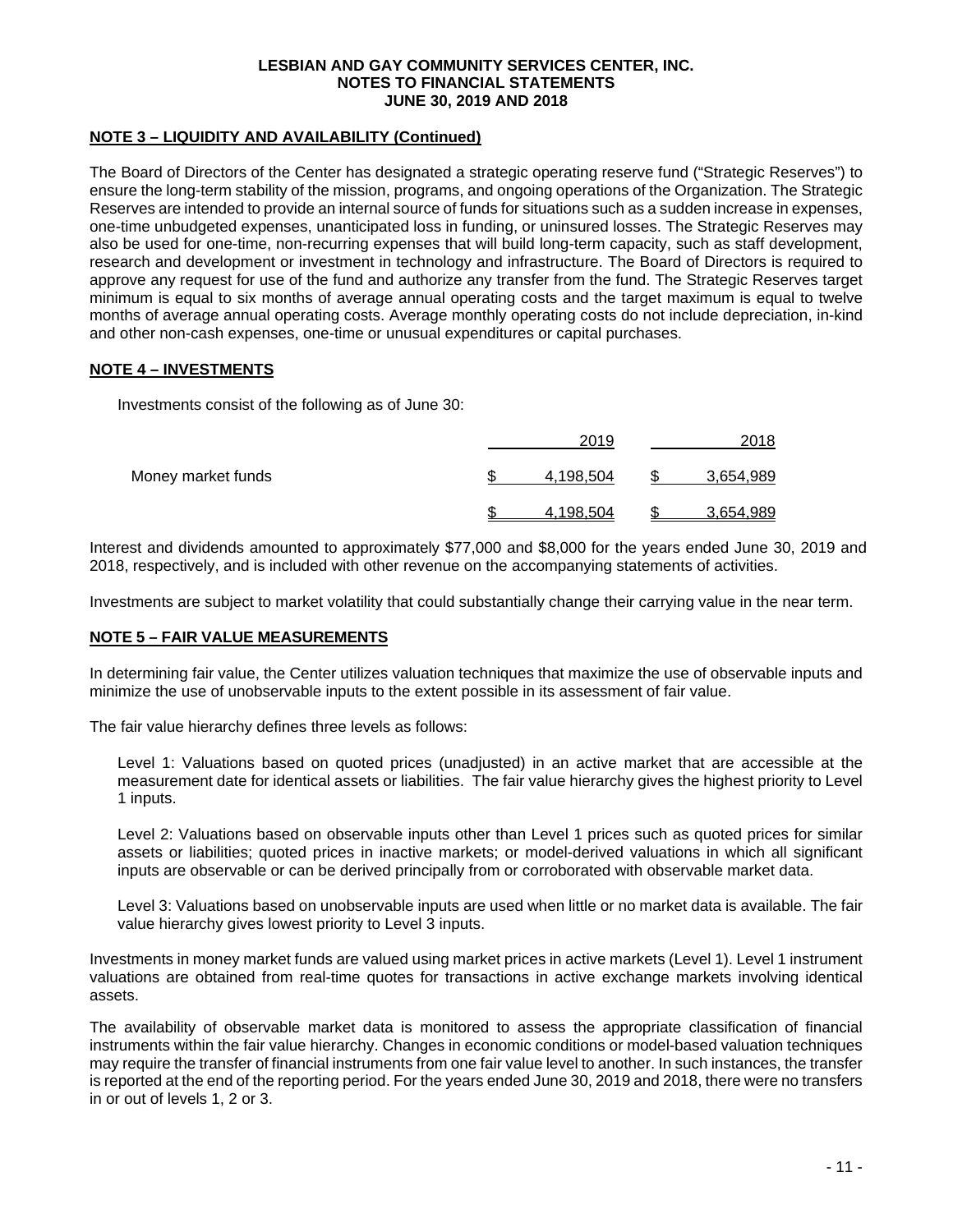# **NOTE 5 – FAIR VALUE MEASUREMENTS (Continued)**

Financial assets carried at fair value as of June 30, 2019 are classified as Level 1 in the table as follows:

| ASSETS CARRIED AT FAIR VALUE:      | Level 1   |     | Total<br>2019 |
|------------------------------------|-----------|-----|---------------|
| Investments:<br>Money market funds | 4.198.504 | SS. | 4.198.504     |
| TOTAL ASSETS AT FAIR VALUE:        | 4.198.504 |     | 4,198,504     |

Financial assets carried at fair value as of June 30, 2018 are classified as Level 1 in the table as follows:

| ASSETS CARRIED AT FAIR VALUE:      | Level 1   |    | Total<br>2018 |
|------------------------------------|-----------|----|---------------|
| Investments:<br>Money market funds | 3.654.989 | S. | 3,654,989     |
| TOTAL ASSETS AT FAIR VALUE:        | 3.654.989 |    | 3.654.989     |

### **NOTE 6 – CONTRIBUTIONS RECEIVABLE**

Contributions receivable consist of the following as of June 30:

|                                 | 2019             | 2018       |
|---------------------------------|------------------|------------|
| Within one year                 | 1.433.713        | 2,287,428  |
| One to five years               | 583,767          | 94,000     |
|                                 | 2,017,480        | 2.381.248  |
| Allowance for doubtful accounts | (37.442)         | (219, 757) |
|                                 | <u>1,980,038</u> | 2,161,671  |

#### **NOTE 7 – PROPERTY AND EQUIPMENT**

Property and equipment consists of the following as of June 30:

|                                    | 2019          |   | 2018        | Estimated<br><b>Useful Lives</b> |
|------------------------------------|---------------|---|-------------|----------------------------------|
| Land                               | \$<br>227,150 | S | 227,150     |                                  |
| Building and building improvements | 25,059,212    |   | 24,648,272  | $5 - 35$ Years                   |
| Furniture and equipment            | 627,479       |   | 348,920     | $3 - 10$ Years                   |
| <b>Construction in Progress</b>    | 249,266       |   | 357,024     |                                  |
|                                    | 26,163,107    |   | 25,581,366  |                                  |
| Less: Accumulated depreciation     | (9,391,237)   |   | (8,549,392) |                                  |
|                                    | 16,771,870    |   | 17,031,974  |                                  |

For the years ended June 30, 2019 and 2018, depreciation expense amounted to \$841,844 and \$763,433, respectively.

Construction in progress primarily consists of amounts paid for software implementation and facility improvements. The projects are expected to be completed in 2020 at a remaining cost to complete of approximately \$1.9 million.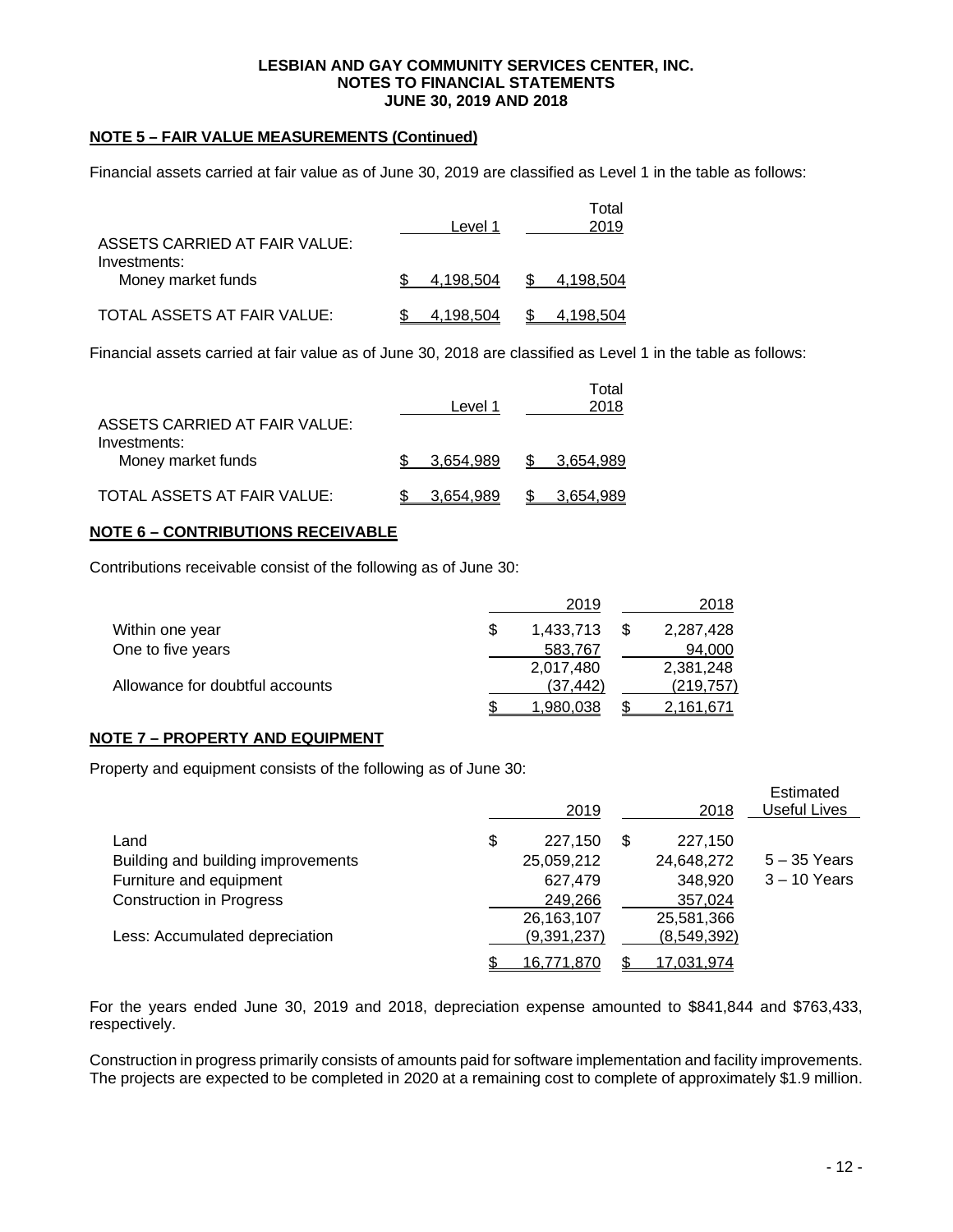# **NOTE 8 – MORTGAGE PAYABLE**

During 2017, the Center refinanced their existing debt with a mortgage payable totaling \$2,100,000 to a bank. The mortgage bears interest at 3.97% and matures with a balloon payment on April 12, 2027. The loan is collateralized by the property located at 208 West 13<sup>th</sup> Street, New York, New York. The mortgage includes a financial covenant that the Center maintain a debt service coverage ratio of at least 1.25. The Center was in compliance with the covenant as of June 30, 2019 and 2018.

Future annual principal payments for the years ending after June 30, 2019 are as follows:

| \$<br>75.967 |
|--------------|
| 79,293       |
| 82,545       |
| 85,929       |
| 89,278       |
| 1,532,312    |
| 1,945,324    |
|              |

Interest expense amounted to \$80,115 and \$82,779 for the years ended June 30, 2019 and 2018, respectively.

# **NOTE 9 – NET ASSETS WITH DONOR RESTRICTIONS**

Net assets with donor restrictions were restricted for the following purposes as of June 30:

|                  | 2019      | 2018      |
|------------------|-----------|-----------|
| Adult programs   | 2,003,036 | 2,433,724 |
| Youth programs   | 397.746   | 330.922   |
| Arts and culture | 465,955   | 612,687   |
|                  | 2.866.737 | 3.377.333 |

Net assets released from restrictions amounted to \$3,423,482 and \$3,245,759 for the years ended June 30, 2019 and 2018, respectively.

#### **NOTE 10 – PENSION PLAN**

The Center maintains a defined contribution profit sharing plan. All employees who have been employed for at least two years and work at least 1,000 hours per year are eligible. The Center makes discretionary contributions of up to 15% of employee compensation based upon board approval. For the years ended June 30, 2019 and 2018, the Center made contributions of \$227,523 and \$158,606, respectively, to the plan.

# **NOTE 11 – COMMITMENTS AND CONTINGENCIES**

#### A. *Funding Source Audits*

Pursuant to the Center's contractual relationships with funding sources, outside governmental agencies have the right to examine its books and records relating to these contracts. The accompanying financial statements make no provision for possible disallowances. Although such possible disallowances could be substantial in amount, in the opinion of management, any actual disallowances would be immaterial.